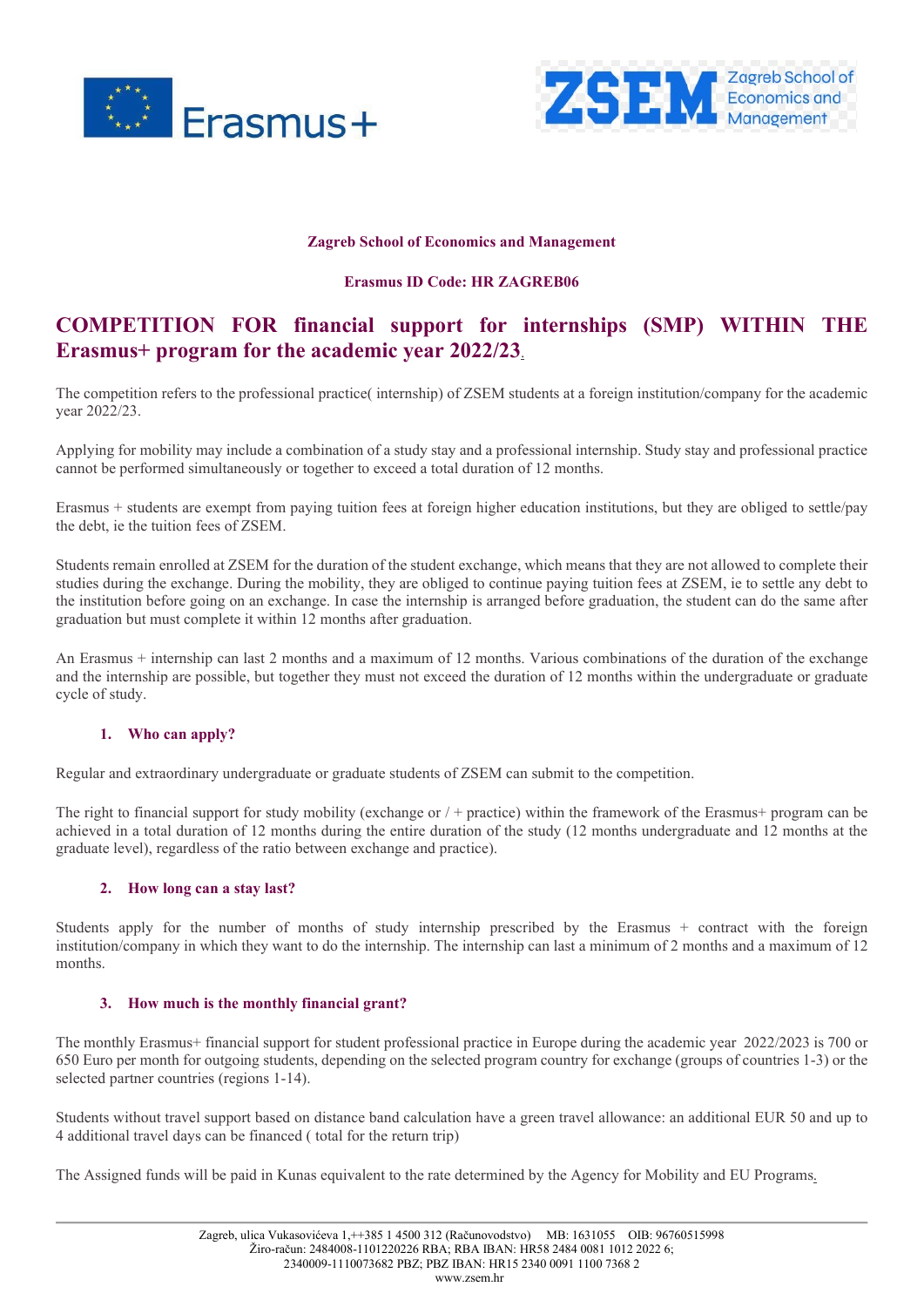



The number of financial grants that ZSEM will award for student mobility depends on the number of registered months, as well as on the availability of funds.

Students can´t receive this financial support if they are receiving at the same time any other sort of EU funds at the same time. The national or local scholarships that the student receives are not considered as double funding.

Students who apply and meet all the terms of the competition and do not enter the circle of students who receive financial support can go to the exchange at their own expense. The same rules apply to them as well as Erasmus+ support students. This means that Erasmus+ students without financial grants (zero-grant students) can´t, in the future, compete for Erasmus+ financial support within the same academic (undergraduate/graduate) cycle if they have already used their 12 months of mobility within the undergraduate/graduate cycle.

Students with fewer opportunities and disabilities have the right to receive an increased amount of financial support depending on the degree of disability. It is also necessary to enclose with the application a certificate from the authorized institution showing the degree of disability (detailed instructions will be published with the results of the competition). The same applies to students with lower social and economic status (more specifically on the Mobility Agency website).

# **4. Criteria for Selecting candidates**

The only criteria for selecting students is the deadline for submission of the signed Learning/traineeship agreement between the employer and the student with the submission of all other necessary documentation.

In the case of an equal academic process, the priority is given to the students of fewer opportunities.

The selection of candidates is carried out by the Commission for selection at the level of higher education institution appointed by the Dean, in accordance with the available resources.

## **5. Application process**

The student should fill in, sign, and send the application to the International Office of ZSEM. In case all the allocated funds are not used, the competition remains open

All required documentation should be submitted electronically to: amali@zsem.hr

Within a maximum of one week, you will receive a confirmation of receipt.

## **6. The application must enclose:**

a) Application form (on the International Office website)

b) Copy/scan of ID card for applying within the EU and copy/scan passport (both sides)

c) A copy/scan of an EU health card (for within the EU) or private insurance (for outside the EU) covering mobility.

For practice, additional insurance against accidents at work and against liability is also mandatory. If the company does not cover the same, the student will have to take out private insurance himself.

The private health insurance policy (must cover at least till 30000  $\epsilon$ ) for the applications outside the EU.

d ) Signed Learning / Traineeship agreement between student and employer

e) Copy of the bank account (žiro account with the confirmation that the student is the owner of that account).

www.zsem.hr